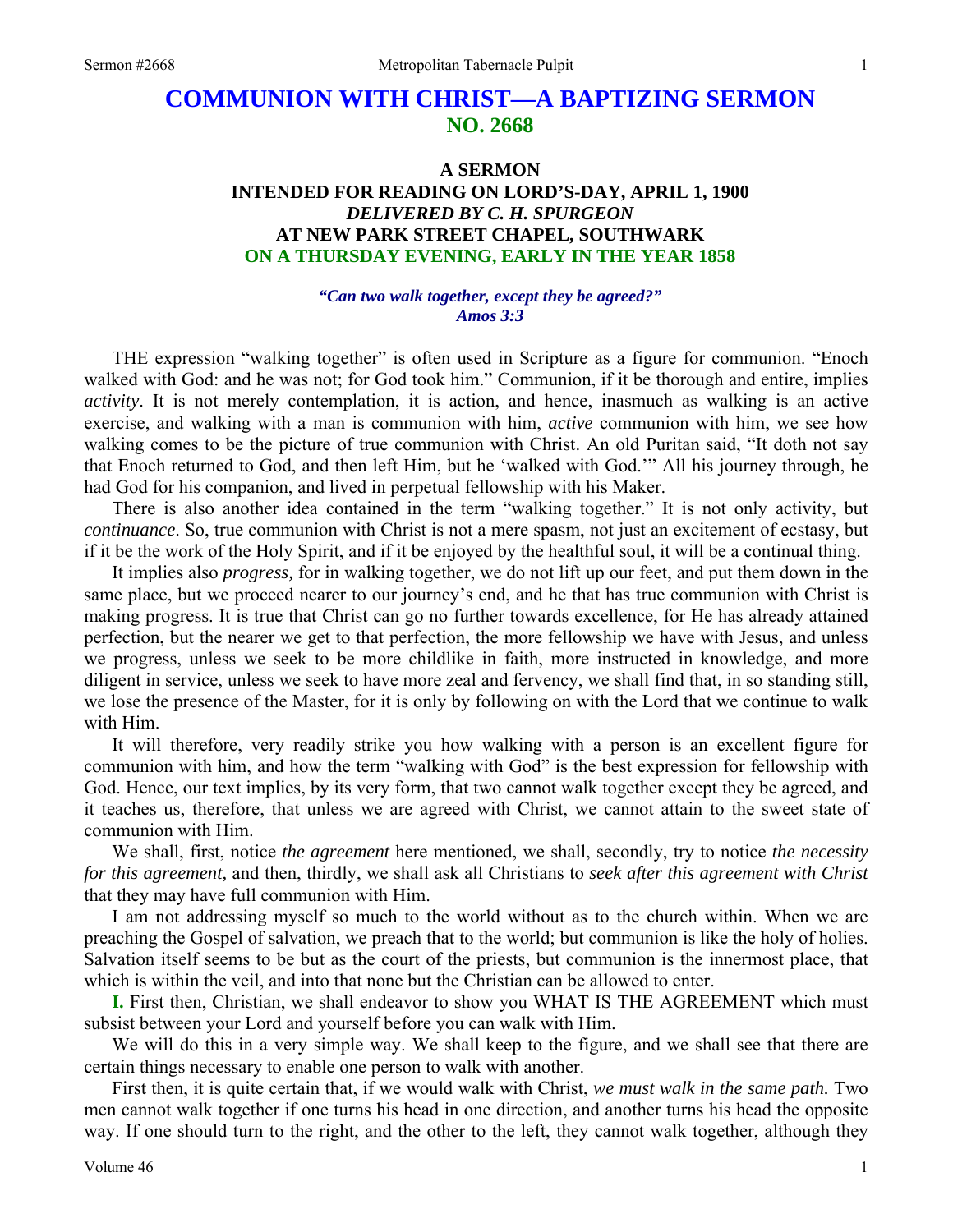may arrive at the same end by devious roads, but they cannot walk together unless they walk along the same road. It is true that they can have a little conversation even if they are some yards apart, but if one walks on one side of the road, and the other on the other, we should think that their communion was rather distant, and their love rather cold. But the nearer they walk in precisely the same road, the more are they enabled to hold fellowship with one another.

Now, child of God, albeit you cannot be saved by your good works, and your salvation does not depend upon your works, remember that your communion does. It is impossible for you to have fellowship with Christ except as you are obedient to His commands. Let a Christian err, and he will be pierced with many sorrows. Let the child of God forsake the way of God, let him, as alas! we oftentimes do, go down by the stile to By-path Meadow, and he will not have his Master go down By-path Meadow with him. If we will be self-willed, and choose our own path, we must go our own path alone. If, for some seeming pleasure, or some fancied gain, instead of following the fiery cloudy pillar, we follow the will-o'-the-wisp of our own desires, we shall have to go alone, and in the dark too.

Christ will go with us anywhere where duty calls us. If duty should call us into the burning fiery furnace, the Son of man will be there; if it should lead us into the lions' den, He will be there to shut the lions' mouths. He would not have gone there with Daniel if he had sought by neglect of duty, to avoid the threatened destruction. Although the Lord would go with Shadrach, Meshach, and Abednego even into the heat of the burning fiery furnace, yet if they had bowed down to the image, He would not have gone with them. "If ye walk contrary to me," saith the Lord, "I will walk contrary to you."

Here I must guard what I have said, lest I should be misunderstood. I do not mean that Christ forsakes His people so as to destroy them, but He forsakes them so as to take away their communion with Himself. For again I repeat that, although salvation does not depend upon good works, communion has this dependence, and cannot be enjoyed between Christ and the soul that is full of sin.

A man may have much sin about him, and yet be a saved man, and much of frailty and imperfection cleaves to us all. But if we are living in sin, if we are in anyway whatever breaking the commands of God, to the extent of our sin there will be just that extent of separation between our souls and Christ. Sin may not kill us, but it will make us sick, it will take Christ's right hand from under our heads. Take care therefore, Christian, that you walk in the steps of your Master, strive to be obedient to His law, righteously, soberly, and godly do you live in the midst of a crooked and perverse generation.

Be you like Caleb, who followed the Lord fully. Endeavor in every way to learn His will, and then to do it, in all your Lord's appointed ways pursue your journey. Remember all His ordinances, and perform His every precept, resign yourself to His every dispensation, be you not as the horse or mule, which have no understanding, whose mouth must be held in with bit and bridle lest they come near to you, but be you guided by the Lord's own eye, run you in the way of His commandments, and you shall find them a delightful road. This is the first point, those who walk together must go the same way.

Further, in going the same way, *they must go with the same motive.* Two persons may be going the same way, but suppose they are going for very opposite ends. There is a lawyer walking side by side with the man whom he is going to fleece. Let the poor man know that he is to be robbed at the end of his journey, and there will not be any communion between the two travelers.

Suppose two men are going together and one is about to bring an action against the other, there will not be any communion between them. Suppose they are going to fight with each other, there will not be any communion between them. Suppose the two are going to the same election, intending to vote for opposite candidates, they will not be likely to hold very sweet conversation with one another, albeit they may go in the same way. So, it is needful that we should not only go in the same road, but with the same motive.

Perhaps you ask, "Is it possible that we can go with Christ in the same road, and yet not with the same motive?" Certainly it is. You see a man who appears to be quite as holy as a Christian, he seems to be as obedient to the Lord as the man who really follows the Master. As for ceremonies, he is the very first to observe them, as for the duties of morality, he attends to them most scrupulously, but ask him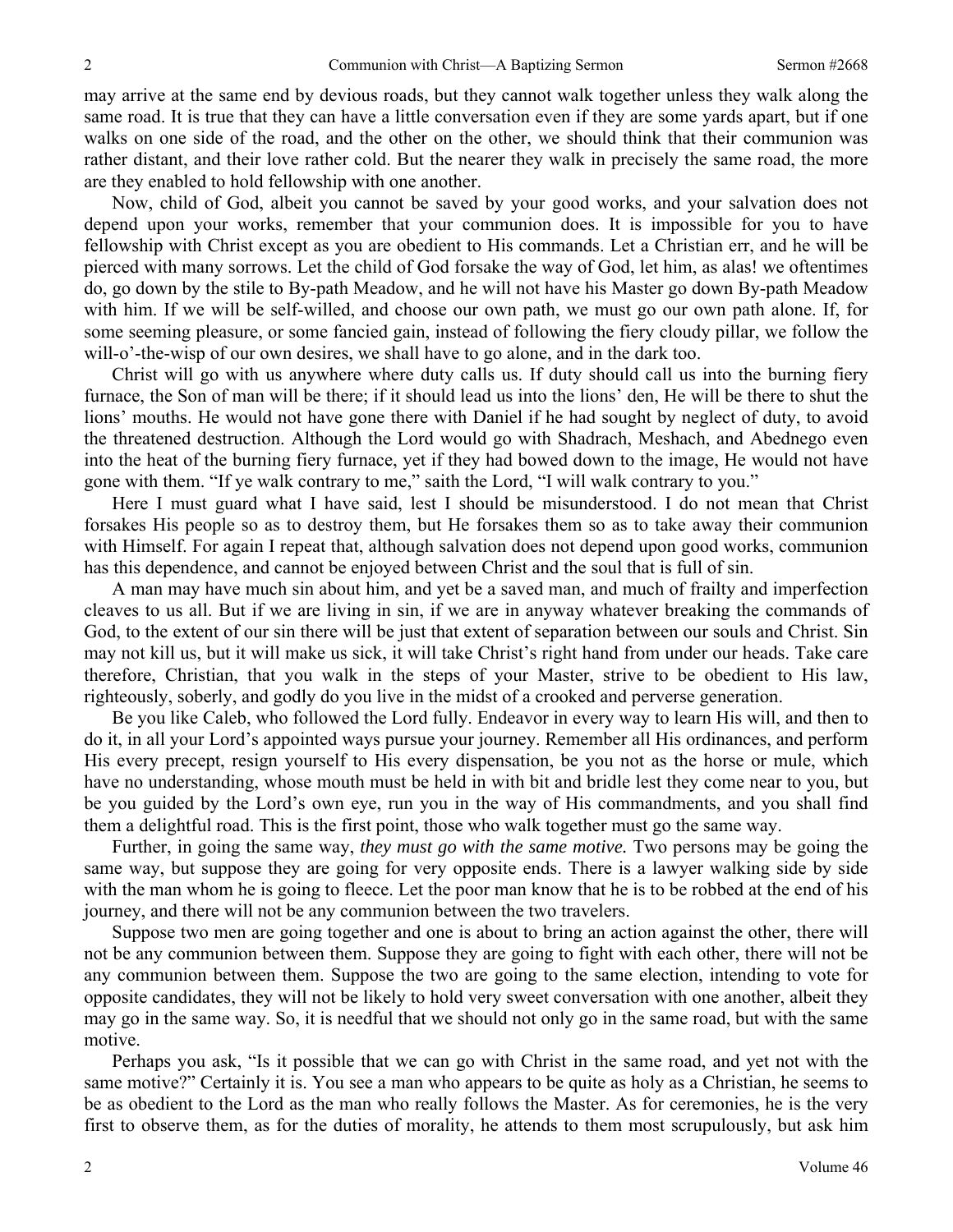why he does all this, and he says it is because he desires to save his soul by it. Immediately, he and Christ are at arms' length, Christ calls such a one an antichrist, and they are sworn enemies.

You are trying to save yourself, are you? Then you are to be a savior, while Christ is a Savior, then you and He are at enmity, but if you are traveling on this road to be saved by grace, desiring to show forth your thanks with your lips, and in your life, then you do not wish to rob Christ's kingly or priestly office of any of its dignity, you do not desire to set yourself up as another king in Zion. But if you are walking in this road with a motive contrary to Christ, you cannot hold any communion with Him.

There is very blessed communion with Christ to be enjoyed in the Lord's supper, but if anyone comes to the Lord's table merely with the thought that it may do him good and save his soul, there is no communion with Christ for him, because that is not Christ's objective, and it is the same with baptism. That ordinance is a blessed means of communion with Christ in His death and burial, but if anyone desires to be baptized, supposing that the observance of the ordinance will save his soul, then there is no communion. If anyone attaches more to the act than that Christ has commanded it, and therefore, it is our duty to fulfill it—the moment a man supposes any efficacy in the water, and in the body being buried therein, then the communion ceases, for unless we come to anything with Christ's motive, or with a motive which is congenial to Christ's heart, we are not capable of walking with Him. Two cannot walk together unless they be agreed, not only in the way they walk, but also in the objective with which they walk in that way.

Once again, two persons may walk the same road, and they may walk with the same purpose, *and yet they may not be able to speak to each other, unless they travel the same pace.* If one person shall travel home very swiftly tonight, and another, who lives in the same house, goes creeping home very slowly, perhaps they will go down the same streets, yet they will say nothing to one another, because one will be at home long before the other. So, we must agree in the pace at which we travel.

Why is it that many Christians hold no fellowship with Jesus? It is because they travel to heaven so slowly that the Lord Jesus leaves them behind. They are so lukewarm, so cold, so indifferent, they have so little zeal, so little love, they have so little true desire to glorify God, that the swift heart of Jesus cannot be restrained to tarry with them.

"Oh!" says one, "I travel as fast as I can, but I am only a poor feeble creature, I often creep when I see others run, and when I do run, I often see others flying." Beloved, Christ does not measure your walking by the speed at which you go. If your desire be slack, then the Lord Jesus will leave you, and travel on before you, and you will probably find the whip of affliction behind you, goading your soul to travel more swiftly.

John Bunyan has a good picture. He says, "If you send a serving man for medicines, and he goes as fast as he can, perhaps he rides on a sorry jade of a horse, and he cannot make it go fast, but the master does not measure the pace by the rate at which the horse goes, but by the rate at which the servant wishes the horse to go, and he says, 'That man would go fast if he could, if you put him on a horse that had some mettle in him, he would be back, and bring the medicines."

So is it with our poor flesh and blood. It is an ill pace at which we can ever go with such a sorry thing to ride on, but the Lord Jesus measures our pace, not by the actual distance traversed, but by our desires. When he sees us kicking and spurring, as it were, in prayer, pulling at the rein, and toiling to make our poor flesh and blood rise to something like devotion and zeal, then He accepts the will for the deed, and Christ stops to keep company even with us who are such poor disciples.

But let our desires be cold, let us become lazy, let us do little or nothing for Christ, what wonder if the Lord Jesus says, "This man observes not My words, and keeps not My sayings; I will not sup with him, and he shall not sup with Me. I will give him enough comfort to keep him alive, I will give him enough spiritual food to keep his soul from actually starving, but I will put him on a poor diet until he turns to Me with full purpose of heart, and then I will take him to My bosom, and show him My love"?

There is one thing more. You can suppose two persons traveling on the same road, with the same intentions, and at the same pace, yet they do not walk together, so as to hold any fellowship with each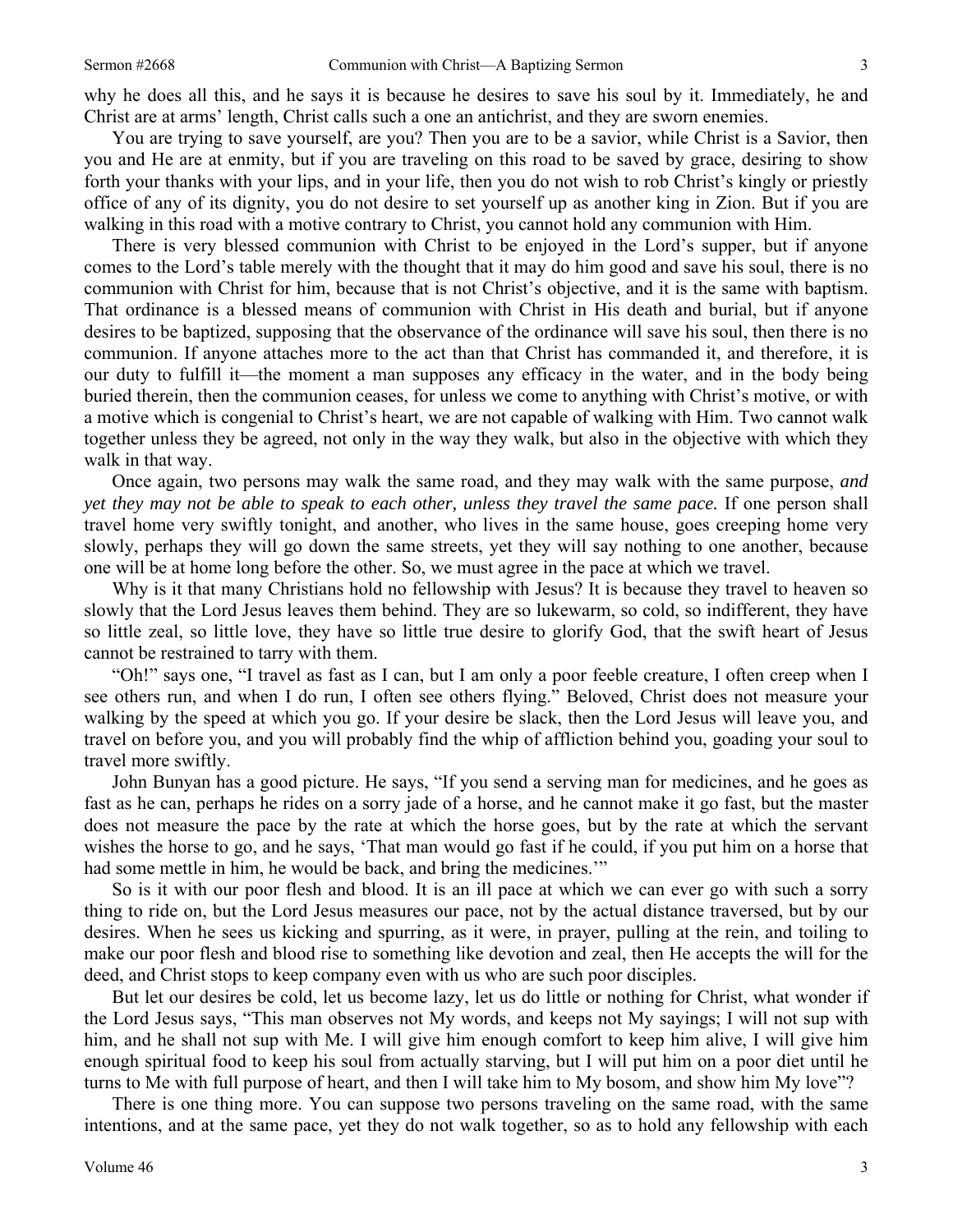other, *because they do not like each other.* Where there is no love (and that, perhaps, is the fullest meaning of the text), there can be no communion. Unless two are agreed in heart, they cannot walk together. You know some of our very excellent Hyper-Calvinistic friends. Now, suppose one of them meets an Arminian, you cannot suppose for one instant that there could be any conversation between them, except it were some jangling, and abuse of each other.

Suppose some good strict Baptist brother speaks to us, who have more enlarged principles. He smites us with his heavy weapons, and cuts us down for the great sin of loving all who love the Lord Jesus Christ, and welcoming to the Lord's table all whom we believe the Lord has received. But so far as communion is concerned, our brother would be obliged to go on the other side of the road, there must be, he thinks, a little distinction and a little difference kept up, for the honor of his own views.

And we know that there are some brethren, who have a peculiar obnoxiousness of temper, they seem to be covered with bristles and sharp quills, to prick and annoy any and every person who happens to come in their way. You cannot commune with them, it is impossible for you to walk in the same road with them, for you would feel it better to hold your peace all the way, because they would be sure to misunderstand what you said. There must be an agreement in heart, an agreement in opinion, or otherwise two cannot walk together.

O believer, have you agreement of heart with the Lord Jesus? Say, do you love Christ, and do you think a great deal of Him? Do you ever seek to magnify Him, and speak well of His name? Do you think Him the chief among ten thousand, and altogether lovely? And do you feel that He also has a good opinion of you? Has He said to you, "Thou art all fair, my love; there is no spot in thee"? Has He spoken soft words to your heart, which have caused you to think that His bowels of compassion have yearned over you? Ah, then, communion is easy with you and your Lord, for your two souls are bound up in the same bundle of life, therefore it is possible for you and Christ to walk together.

Are you and He of the same opinion? Are Christ's words your doctrine? Have You been taught to give up all divinity except that which came from Jesus? Can you say of Him, "He is my only Rabbi, my only Teacher in the law and the Gospel, at His feet with Mary, I could sit and receive His words, and believe all that He has uttered to be the very truth of God"? If so, believer, communion between you and Christ is easy, for when two agree in thought, and intention, and way, and affection, then they can walk together.

I have taken so much time for this first point that the other two must be very briefly hinted at.

**II.** The second point was to be, THE NECESSITY FOR THIS AGREEMENT.

First, Christ will not walk with us, unless we are agreed with Him, *because if He did so, it would be a slur upon His own honor,* nay, more than that, it would be a denial of His own nature. Should Christ come into concord with Belial? Should He make Himself free and communicative with those who indulge the lusts of the flesh, and who disobey His commands? It would look ill if the king's son should walk arm in arm with traitors. We should not think it any good sign if we saw the highest in the land herding with the lowest.

Christ keeps good company, and if we do not have our hearts purified by the Holy Spirit, He will not come to us at all. He will not abide even with His own children so long as they harbor sin. Invite the devil into the front parlor of your heart, and Christ will not come too. No, it would be a derogation of His own dignity, an insult to His own character to do so. Give your heart up to the indulgence of some ambitious desire, and you cannot give the Savior the insult of inviting Him to come to you.

In our own houses, we do not invite two persons who are at enmity, and is it likely that Christ will come where sin is reigning, or pampered, or indulged? No, brethren, He knows there is sin in the best human heart, but as long as it is kept down, and as long as He sees that our desires are to overturn it, He will come there, but when He sees sin petted and fed in the place which ought to be His own palace, when He sees self-righteousness and self-security harbored there, He says, "I will not return until they have repented of their sin."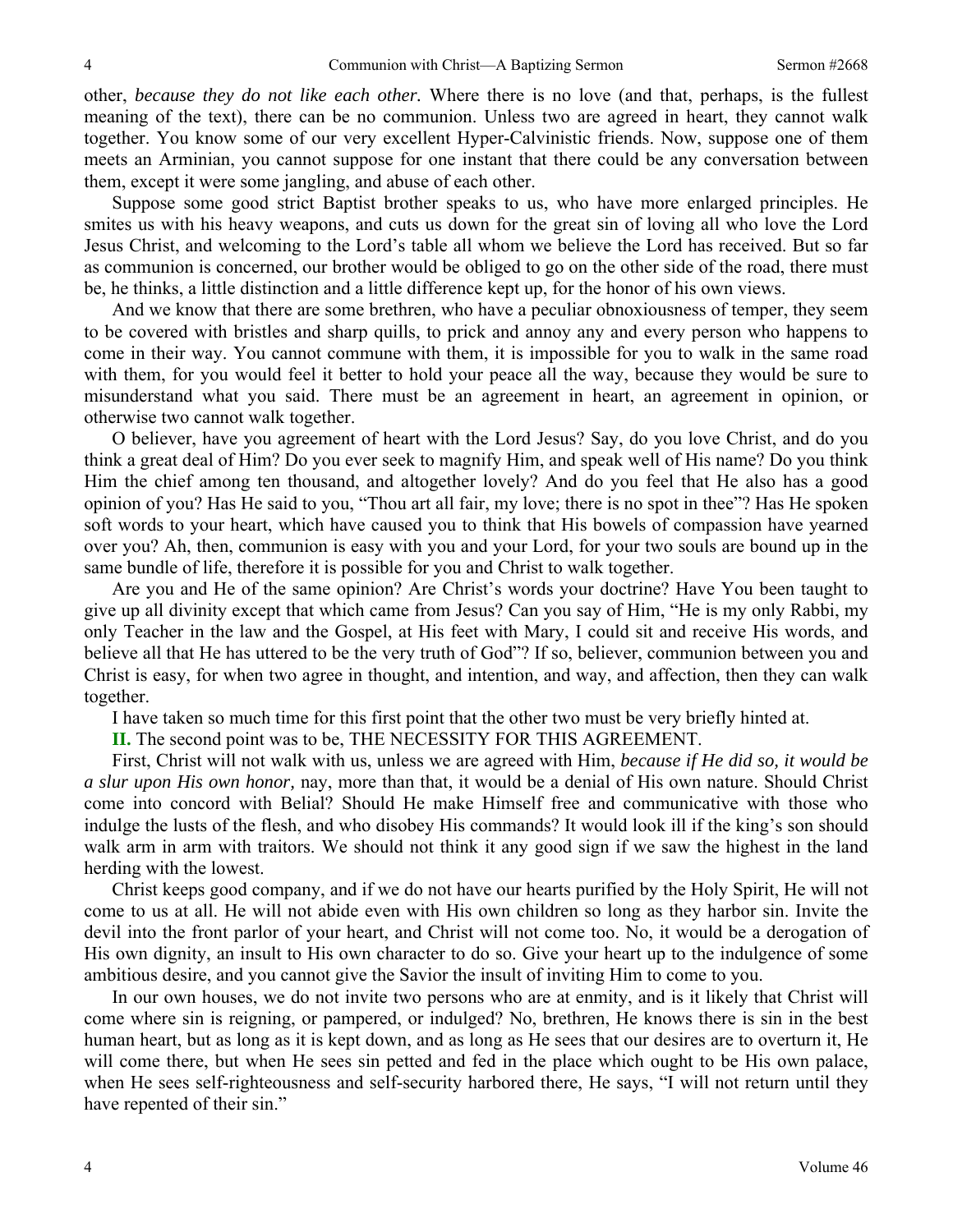There is another reason why you cannot commune with Christ unless you are in agreement with Him, and that is *because you yourselves are incapable of it.* Unless your soul is in agreement with Christ, unless in motive, and aim, and will, you are, as far as possible, like your Master, you cannot rise to the dignity of fellowship with Him. Fellowship with Christ is a high privilege, no man can attain to it, as long as he indulges evil purposes, or low desires. The heart must be assimilated to the likeness of Christ, it must be cleansed and renewed by the Holy Spirit, or else it loses its wings, and is unable to mount to the high places of the earth, where Christ does show to His people His love.

There is another reason why Christ will not commune with us unless we are agreed with Him, namely, *for our own good.* Christ cannot and will not hold sweet fellowship with His people unless they are in harmony with Him. If Christians swerve from Christ's path, and backslide from His ways, and Christ was still to indulge them with love feasts, they would not realize their sin, and would still continue in it.

Let a father indulge the erring child with all the usual display of his affection, let him put away the rod, let him never use a harsh word at all, but treat the sinning one with the same love as another who is dutiful and obedient, how is it to be expected that the child would ever forsake its faults?

If Christ should give the same love, the same enjoyments, in sin and after sin, as He does in duty and after duty, His people would scarcely recognize their sins, and they would continue in them, but just as the Lord is pleased to make pain the tell-tale of disease, so that a headache becomes an indication of something wrong within the system, so does He make the absence of His own fellowship the tell-tale by which we may know that there is something within our soul that is hostile to Him, something that must be driven away before the sacred Dove will come, with wings of comfort, to dwell in our hearts. "Can two walk together, except they be agreed?" No, that is impossible.

**III.** Now, thirdly, I want to urge all Christians to SEEK AFTER THIS AGREEMENT WITH CHRIST.

Beloved brethren and sisters, in order that you may agree with Christ, I have first to remind you that *the perpetual indwelling of the Holy Spirit must be with you.* Unless the same Spirit that dwells in Christ shall dwell in you, your agreement can never rise to such a height as to admit of any depth or nearness of union. Take care continually to seek the unction from on high, the indwelling of the Holy One of Israel. In the measure in which your heart has been endued by the divine influence and baptized by the holy fire of the Spirit, in that proportion will your soul be in agreement with Christ, and your union be true, and close, and lasting. Take care of that.

And then, next, under that divine influence, *look well to all your motives.* Seek not to have any aim to get honor to yourself, or honor to your fellow men. Take care that in all you do, you do it with a single eye to your Master's honor, for, unless your eye is single, your whole body shall be full of darkness. If you will win the sunlight of your Master's face, you must seek His glory, and His glory alone.

Then, if you would have union with Christ, take care, in the next place, *that you do all in dependence upon Him,* for if, in the affairs of your soul, you set up in business for yourself, Christ will be at enmity with you. Seek not only to turn your eye to Him for direction, but also for support, and look to Him in your prayers, in your preachings, in your hearings, and in everything, for so shall Christ and your soul be agreed, and you shall have fellowship with Him.

And lastly, *be continually panting after more holiness.* Never be content with what you are, seek to grow, seek to be more and more like Christ, and then, when that desire for holiness is strongest, you will have the same desire that Christ has, for His desire is that you should be holy, even as He is holy, and His command is, "Be ye therefore perfect, even as your Father which is in heaven is perfect." And when your desires are Christ's desires, then shall it be possible for you to walk with Christ, but not till then.

I do long to have a church in complete agreement with the Lord Jesus Christ, for that would be a church against which the gates of hell could never prevail. If a church be merely founded by a man, the man will die, and the church shall perish. If a doctrine be only taught by a man, and you receive it on his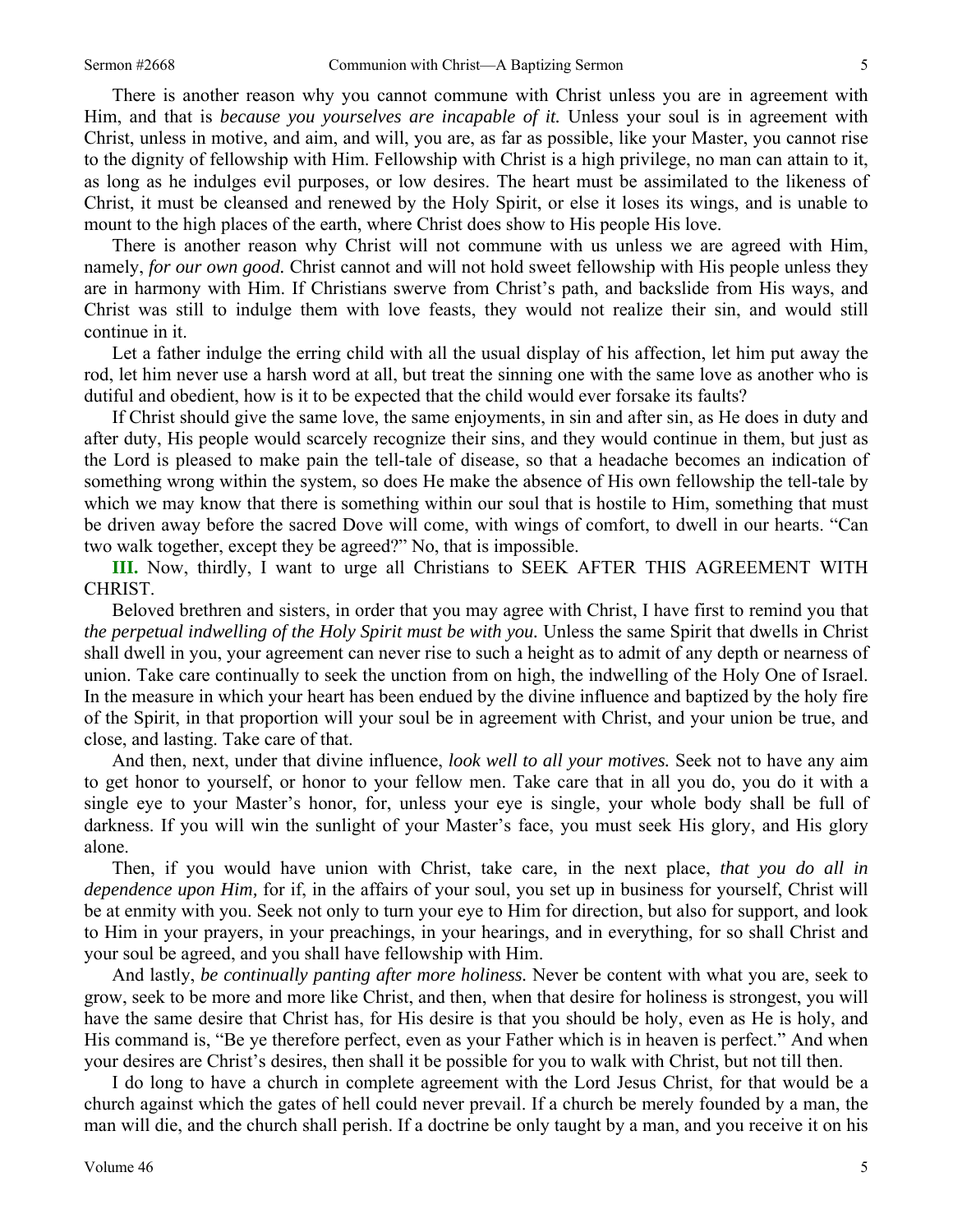authority, his authority shall pass away as all earthly things must, but if it be of God, woe unto them that fight against it, for they can never prevail against Him! Woe unto him that dashes himself against this stone, for he shall be broken in pieces, but if it be rolled upon him, it shall grind him to powder! Let us know that any church is a church of God in her doctrines, in her ordinances, and in her prayer and praise, and we may know that she shall be like the stone we read of in Daniel, "cut out of the mountain without hands," None shall be able to break her, but she shall break all opposers in pieces, and she shall fill the earth.

Now there are some friends who are about to walk with Christ into this pool of baptism. Can two walk here except they be agreed? You may walk into this pool, but you cannot bring Christ with you except you are agreed with Him. If you come without agreement with Christ, you will make a slip of it in your life, or else go back, and walk no more with Him, and be offended with Him. Remember, brethren and sisters, unless your two hearts are agreed, unless Christ and your heart be made one, you will fall out with one another before long, Christ will not long be at peace with you, nor will you be at peace with Christ.

Your profession will be short lived after all, unless it be a true and real one, the expression of the inner heart. I pray that your profession tonight may be a sincere one, that you may testify to the world a true, saving, and entire agreement with your Lord and Master, and if any of you are not agreed with Christ, I beseech you, though you have come so far, come no farther. Go not into this pool till you are thoroughly agreed with Christ.

I charge you, in the name of the living God, as you shall have to stand before His bar at last, play not the hypocrite. Be sincere, for if you give yourselves not wholly to Christ, you are doing like those who come unworthily to the Lord's table, and who eat and drink condemnation to their own souls, for he that is plunged into the baptismal pool as a hypocrite, is immersed unto his own damnation. But O, you humble followers of Jesus, you have testified to us your fellowship in the faith! Be not afraid now to confess it before men, and may God own all your names at last amongst the followers of the Lamb, for His dear Son's sake! Amen.

#### **EXPOSITION BY C. H. SPURGEON**

#### **JOHN 9**

[Regular readers of the sermons will probably notice that this exposition was given by Mr. Spurgeon before he delivered the discourse published last week under the title, "A Pressed Man Yielding to Christ" (#2667). It was too long to be issued then, so it is appended to this shorter sermon for which no exposition had been preserved.]

### **Verses 1-2.** *And as Jesus passed by, he saw a man who was blind from his birth. And his disciples asked him, saying, Master, who did sin, this man, or his parents, that he was born blind?*

The procedure of these disciples is very much like that of many people in these days, they are much more ready to ask questions about sufferers than they are to sympathize with them. If the hearts of the disciples had been in a right condition when they saw this blind man, they would have said, "Lord, cannot this poor man's eyes be opened?" But instead of talking like that, they were full of idle curiosity, which prompted them to raise metaphysical difficulties, and to ask foolish questions.

So they wanted to know how it was that the man came to be born blind. Was it in consequence of some sin on the part of his parents, or through some sin of his own in a previous state of existence, (for some of them seem to have had even that foolish notion), or was it because of some sin of his, which God foresaw that he would commit, and therefore laid this affliction upon him from the hour of his birth?

**3***. Jesus answered, Neither hath this man sinned, nor his parents; but that the works of God should be made manifest in him.*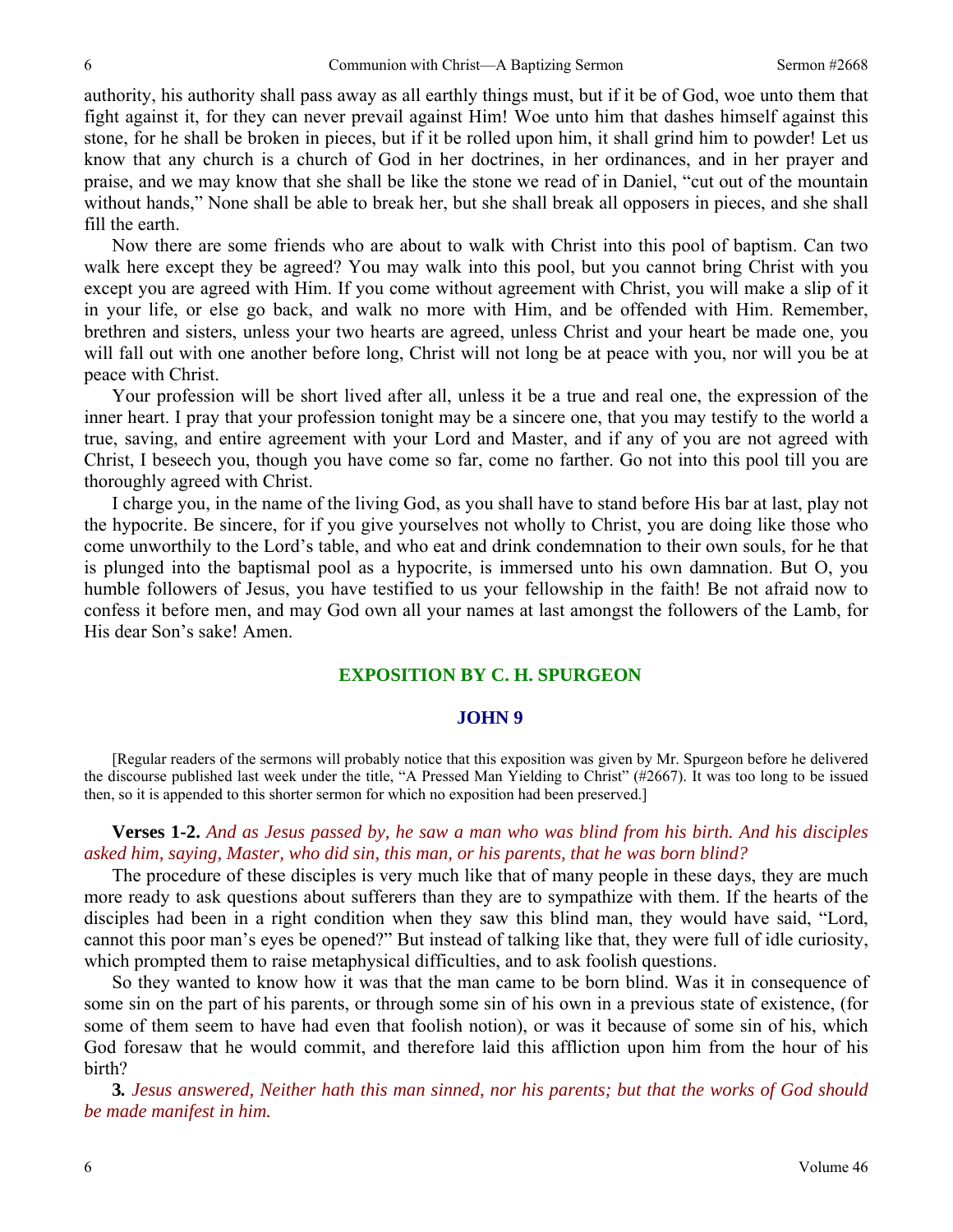That is to say, this blindness was not the result of special sin in any individual, but God intended that His works of mercy and of grace should be manifested through his affliction. It is a cruel thing when every form of malady or disease is traced to some fault in the person who has to suffer from it. This is infamous, I had almost said infernal, for Satan himself could hardly devise a more false and wicked thing than to say that because a man is a special sufferer, therefore he must have been a special sinner. It is not so, for often, some of God's truest children—some of those who live nearest to Him—are those who keep the night watches through pain, or they are bedridden from year to year, or are deprived of some of their limbs, or in some other way are full of suffering. This is in order that, in their case also, the works of God should be manifest in them as they were in this poor blind man.

**4.** *I must work the works of him that sent me, while it is day:* 

"I have no time to go into these questions with you, merely to satisfy your curiosity. 'While it is day,' I must go on with the work which I was sent into the world to do."

**4-7.** *The night cometh, when no man can work. As long as I am in the world, I am the light of the world. When he had thus spoken, he spat on the ground, and made clay of the spittle, and he anointed the eyes of the blind man with the clay, and said unto him, Go, wash in the pool of Siloam, (which is by interpretation, Sent). He went his way therefore, and washed, and came seeing.* 

There was no long discourse to be delivered while this poor man was waiting to see what would happen to him. Our Lord spoke just a few words to His disciples, and then went at once to the miracle He intended to perform.

"When he had thus spoken, he spat on the ground, and made clay of the spittle, and he anointed the eyes of the blind man with the clay." Our Savior sometimes works without means, at other times by means, and occasionally He uses means which at first sight appear not to be the best to produce the designed result. To put clay on a blind man's eyes does not seem a very likely operation for giving him sight. And oh! dear friends, when God uses us as His instruments, and makes us to be like this clay upon the poor blind man's eyes, I am sure that there is much about us that might make us feel as if we would rather hinder than help, and when we do the best we can, what is there in us that is of any value?

I think I once saw the pen with which Milton was said to have written part of *Paradise Lost.* Poor pen! It could not remember the great poet, could it? Yet, he had used it to noble purpose. As I looked at it, I did not think of ascribing a single stanza of that matchless poem to the pen with which Milton wrote. So, beloved, we are the pens that the Lord uses when He means to write His messages of grace upon the hearts of saints and sinners, but we are such poor pens, such feeble instruments to be held in His hand, that we wonder He can ever make use of us.

This blind man did exactly as he was bidden to do. What a blessing it was for him that he received the clay on his eyes, and simply went and washed it off again as the Savior bade him! That was all he had to do, and then he came back seeing clearly. Oh, if sinners were only attentive to Gospel directions, and then were obedient to them, without adding to them or taking from them, how many more blind eyes would be very speedily opened, and how greatly would Christ be glorified!

**8-9.** *The neighbours therefore, and they which before had seen him that he was blind, said, is not this he that sat and begged? Some said, This is he: others said, He is like him: but he said, I am he.* 

With that downright simplicity and shrewdness which marked his whole character, the man said, "I am he." He did not go beating about the bush at all, but he straightway acknowledged that he was the man of whom they were speaking.

**10-11.** *Therefore said they unto him, How were thine eyes opened? He answered and said, A man that is called Jesus made clay, and anointed mine eyes, and said unto me, Go to the pool of Siloam, and wash: and I went and washed, and I received sight.* 

I admire the brevity of his statement, the boldness of it, and the simple *naiveté* of it. The way in which he told the story did not embellish it in the least degree, in fact, it could not have been embellished without spoiling it. And when you, dear friends, are giving an account of your own conversion, describing the way in which salvation became yours, tell it as simply and plainly as ever you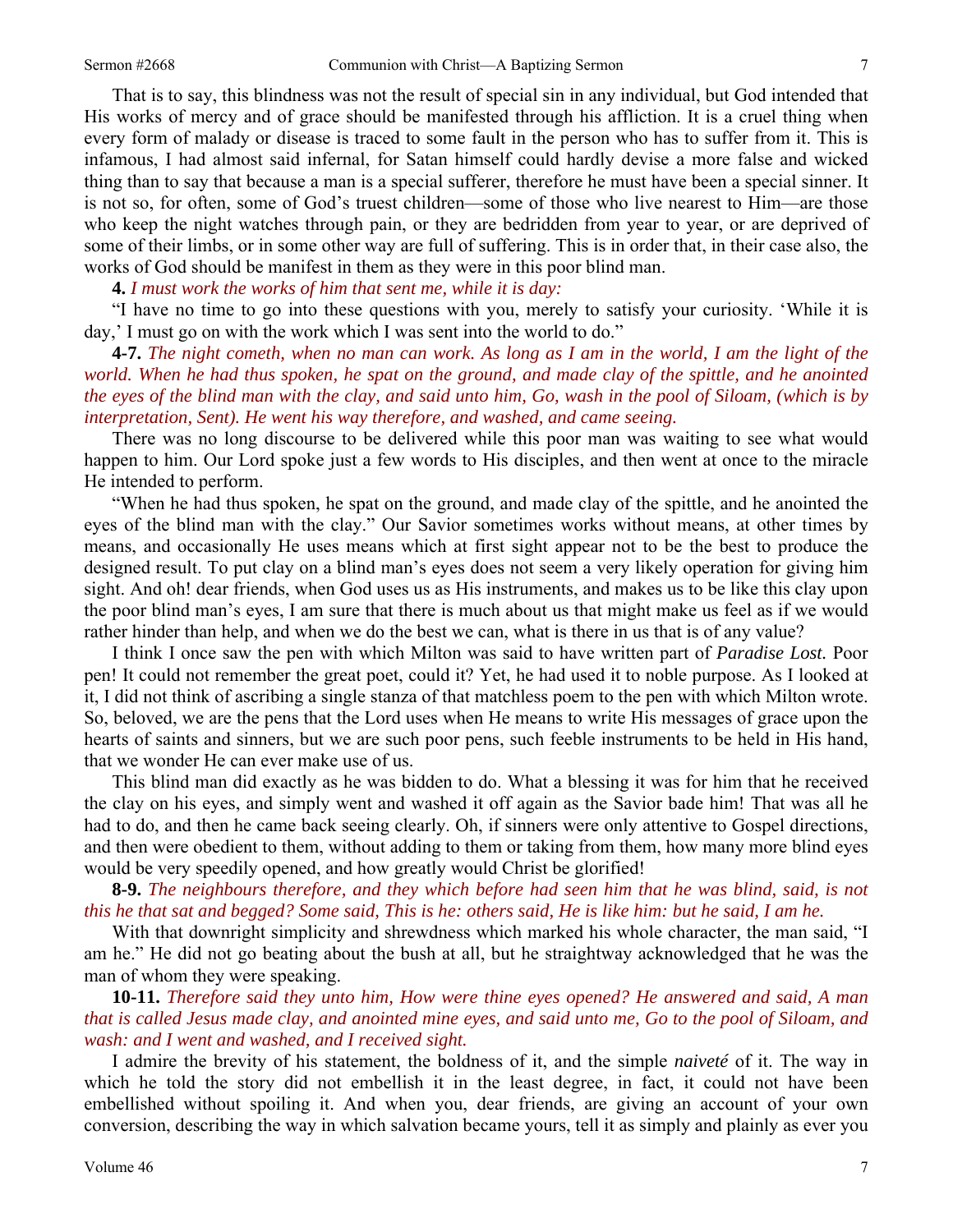can. It will never be so well adorned as when it appears in its own naked simplicity and beauty. I commend this man's example to all of you who have to give your testimony before you are admitted as members of the church, when speaking of your conversion, put the narrative in as plain and simple a form as this man adopted.

**12-14.** *Then said they unto him, Where is he? He said, I know not. They brought to the Pharisees him that aforetime was blind. And it was the sabbath day when Jesus made the clay, and opened his eyes.* 

Therefore, this act of Christ would be something horrible in the eyes of the Pharisees. They would make out that Christ, when He made the clay, had turned brick maker on the Sabbath day, thus violating the traditions of the fathers, just as on another occasion, they said that He allowed His disciples to go threshing on the Sabbath, when they gathered ears of corn in the field, rubbed them between their hands, and ate the grain because they were hungry. The Rabbis regarded that as an act of threshing, and a very serious violation of the law, and now that Jesus had Himself made clay, and opened a man's eyes with it, they held up their hands in holy horror—no, in impious horror—that Christ should do such a thing on the Sabbath.

**15.** *Then again the Pharisees also asked him how he had received his sight. He said unto them, He put clay upon my eyes, and I washed, and do see.* 

He makes his story shorter as he goes on telling it. These people were unworthy of the words he spoke to them, and therefore he gave them as few as possible.

**16-17.** *Therefore said some of the Pharisees, This man is not of God, because he keepeth not the sabbath day. Others said, How can a man that is a sinner do such miracles? And there was a division among them. They said unto the blind man again, What say thou of him, that he hath opened thine eyes? He said, He is a prophet.* 

That is as much as he then knew. By thoughtful consideration, he had come as far as to know that Jesus must be a prophet.

**18-21.** *But the Jews did not believe concerning him, that he had been blind, and received his sight, until they called the parents of him that had received his sight. And they asked them, saying, Is this your son, who ye say was born blind? how then does he now see? His parents answered them and said, We know that this is our son, and that he was born blind: but by what means he now sees, we know not; or who hath opened his eyes, we know not: he is of age; ask him: he shall speak for himself.* 

They also were shrewd. They did not wish to get themselves into trouble, and therefore they said as little as they could, and referred the Pharisees to their son, who was quite able to answer them.

**22-24.** *These words spake his parents, because they feared the Jews: for the Jews had agreed already, that if any man did confess that he was Christ; he should be put out of the synagogue. Therefore said his parents, He is of age; ask him. Then again called they the man that was blind, and said unto him, Give God the praise: we know that this man is a sinner.* 

They thought that they could smooth the man over, so that he would say no more. "We know—we who know everything, we who are the rulers and teachers of the people—we know that this man is a sinner." That might have closed the mouths of many men, but on that occasion, they had before them a person who could not easily be made to believe all they chose to say—a sharp, shrewd man, who had keener eyes in his head, even when he was blind, than they had while they could see.

**25.** *He answered and said, Whether he be a sinner or no, I know not: one thing I know, that, whereas I was blind, now I see.* 

"About that point, I am perfectly certain, whatever question there may be concerning anything else."

**26-28.** *Then said they to him again, What did he to you? how opened he your eyes? He answered them, I have told you already, and ye did not hear: wherefore would ye hear it again? will ye also be his disciples? Then they reviled him,—* 

As they could not answer him, they reviled him. It is the old plan which is still followed by certain lawyers, "No case, therefore abuse the plaintiff." "They reviled him,"—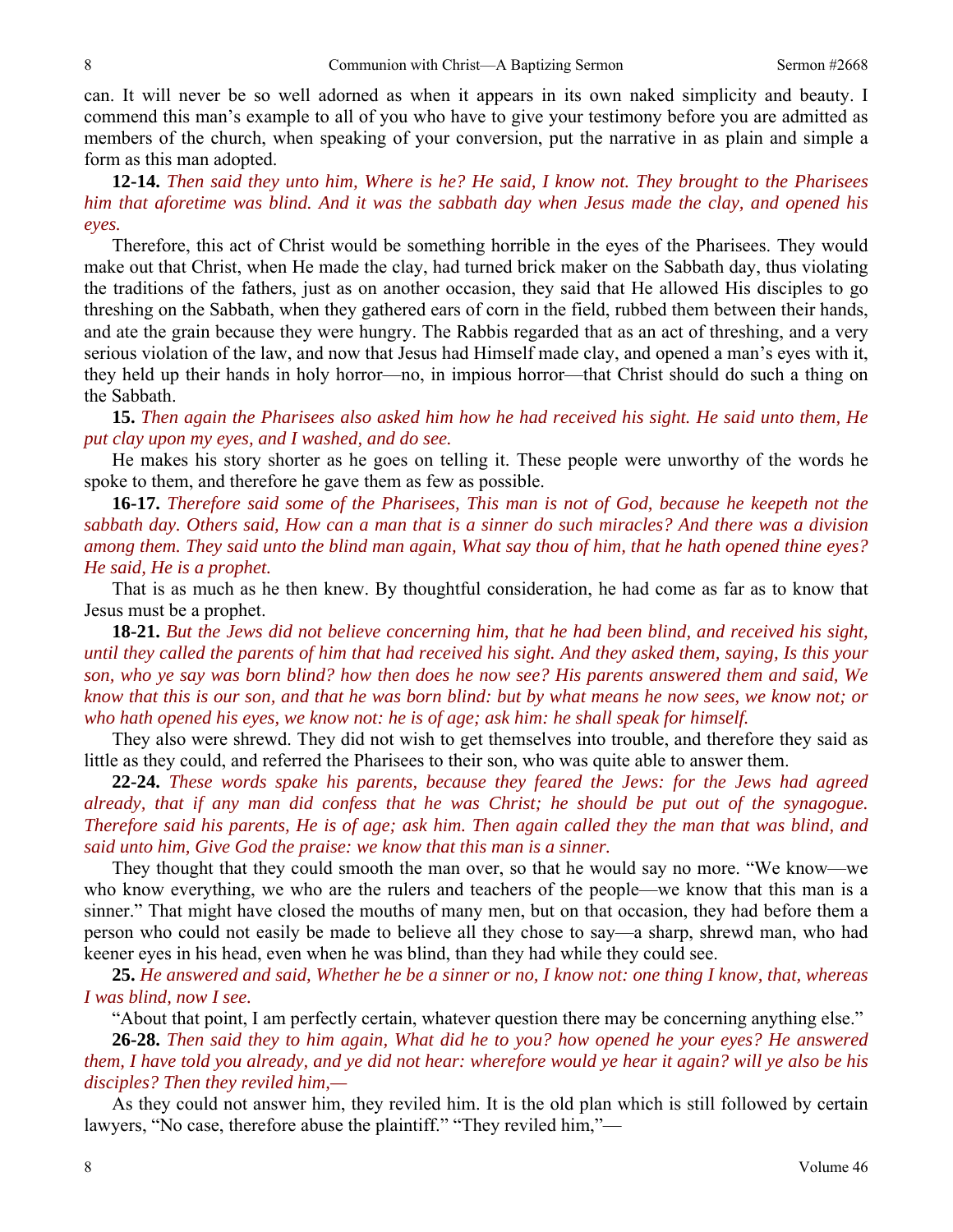They did not say "fellow," because they meant something worse than that, something which they could not express, "As for this—"

**29-30.** *We know not from whence he is. The man answered and said unto them, Why herein is a marvelous thing, that ye know not from whence he is, and yet he hath opened mine eyes.* 

They were the gentlemen who said, "We know," and they wanted, a little while before, to silence him by parading their superior knowledge, so now he turns upon them and says, "Herein is a marvelous thing, that ye know not from whence he is, and yet he hath opened my eyes."

**31***. Now we know that God heareth not sinners:* 

He meant men who are living in known sin, impostors and deceivers. Of course, God would not hear sinners of that stamp.

**31-33.** *But if any man be a worshipper of God, and doeth his will, him he heareth. Since the world began was it not heard that any man opened the eyes of one that was born blind. If this man were not of God, he could do nothing.* 

This was bravely spoken. The man did not, at that time, know the Godhead of the Savior, but he felt that He must have come from God, that He was one of God's servants, or messengers, or prophets, therefore he avowed what he knew.

Dear friends, always act up to the light you have enjoyed. If you have starlight, thank God for it, and own it before men, for then He will give you moonlight, and if you have moonlight, walk by it, thank God for it, and own it, and He will give you sunlight, and when you have sunlight, walk in it, and so, one of these days, you will come to that light which is as the light of seven days, the light of God Himself.

**34.** *They answered and said unto him, Thou wast altogether born in sins, and dost thou teach us?* 

Their dignity was touched, their superlative wisdom lifted them so much above this poor man that they said, with the utmost disdain, "Dost thou teach us?"

**34-35***. And they cast him out. Jesus heard that they had cast him out;* 

Oh! if there are any of you who are suffering persecution for Christ's sake, who have been cast out of any company because of what He has done for you, I do not think you need any sweeter comfort than this one line, "Jesus heard that they had cast him out;"

**35-37.** *And when he had found him, he said to him, Dost thou believe on the Son of God? He answered and said, Who is he, Lord, that I might believe on him? And Jesus said unto him, Thou hast both seen him, and it is he that talketh with thee.* 

I scarcely remember that, up to this time, the Lord Jesus had given such a manifestation of Himself to anyone except to the Samaritan woman at the well. When she mentioned the Messiah, He said to her, "I that speak unto thee am he;" and here He reveals Himself to this man as the Son of God, which was somewhat more than that woman probably meant by the term "Messias."

**38.** *And he said, Lord, I believe. And he worshipped him.* 

Which proves that the man was not a Unitarian. "He worshipped him" who had opened his eyes, and we also will worship Him forever and ever, blessed be His holy name!

**39-41.** *And Jesus said, For judgment I am come into this world, that they which see not might see; and that they which see might be made blind. And some of the Pharisees which were with him heard these words, and said unto him, Are we blind also? Jesus said unto them, If ye were blind, ye should have no sin: but now ye say, We see; therefore your sin remaineth.* 

It would have been better for them if they had known their blindness, and applied to Him who could give them sight, and forgive their sin.